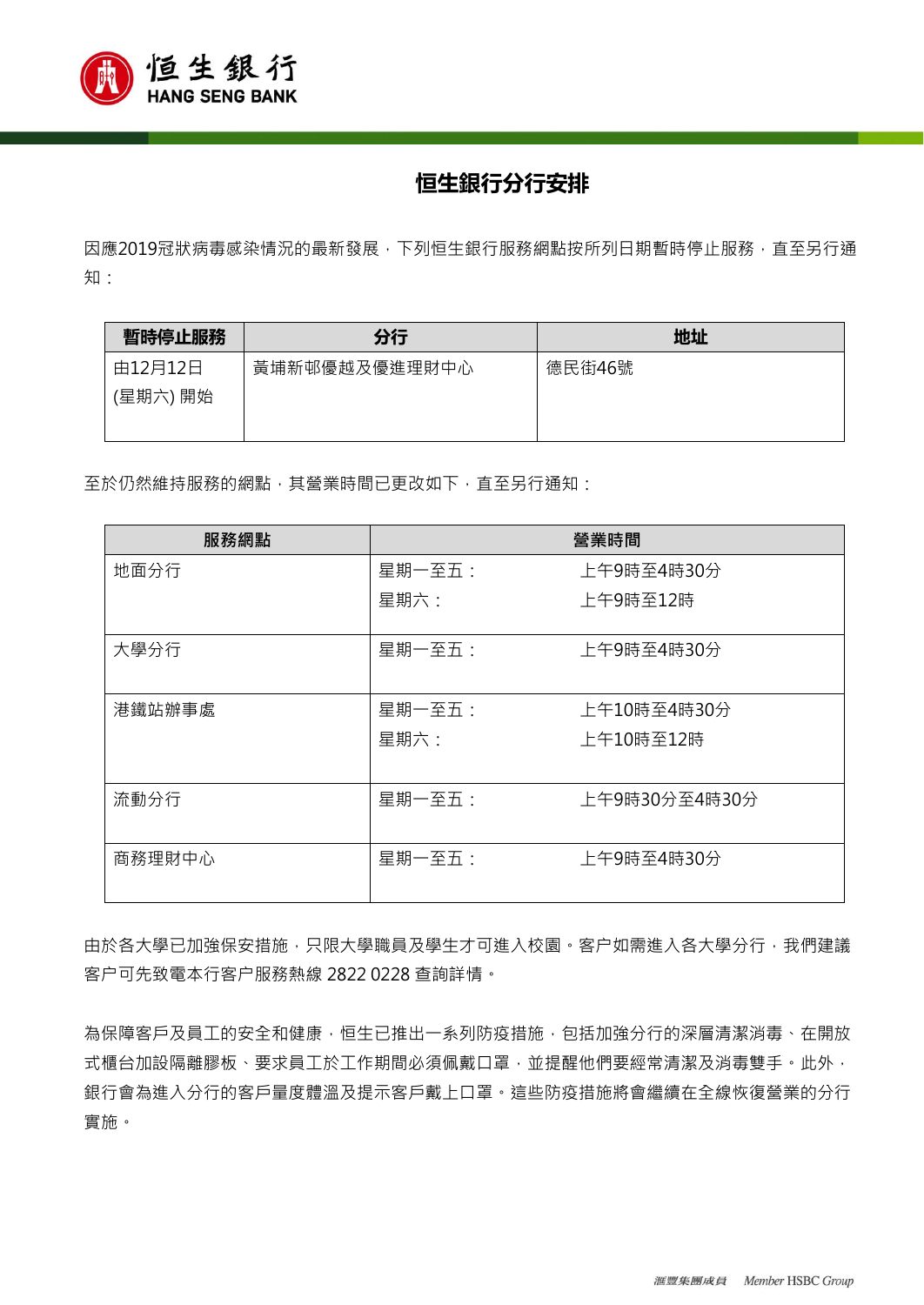

在恒生銀行服務網點以外,客戶可透過銀行其他多元化的服務渠道,包括恒生 e-Banking、流動理財服 務應用程式或電話理財服務熱線 (個人客戶:28220228 / 商業客戶:2198 8000) 滿足他們的理財需 要。

客戶如欲親臨分行,則可使用櫃位手機取票服務 (eTicketing), 該服務已擴展至所有恒生分行及客 戶,客戶到分行前預先透過恒生個人流動理財服務應用程式,無需登入個人 e-Banking 便可在手機預先 遙距取票,減省在分行內等候服務的時間。

個人銀行新客戶如需開立新戶口可使用全新推出的手機開戶服務,透過恒生個人流動理財服務應用程 式在家中舒適地遞交申請。如客戶欲親臨分行開立新戶口亦可透過恒生銀行網頁使用網上預約開戶服 務,在到訪分行前進行網上預約。

就上述安排對客戶造成不便,恒生謹此致歉。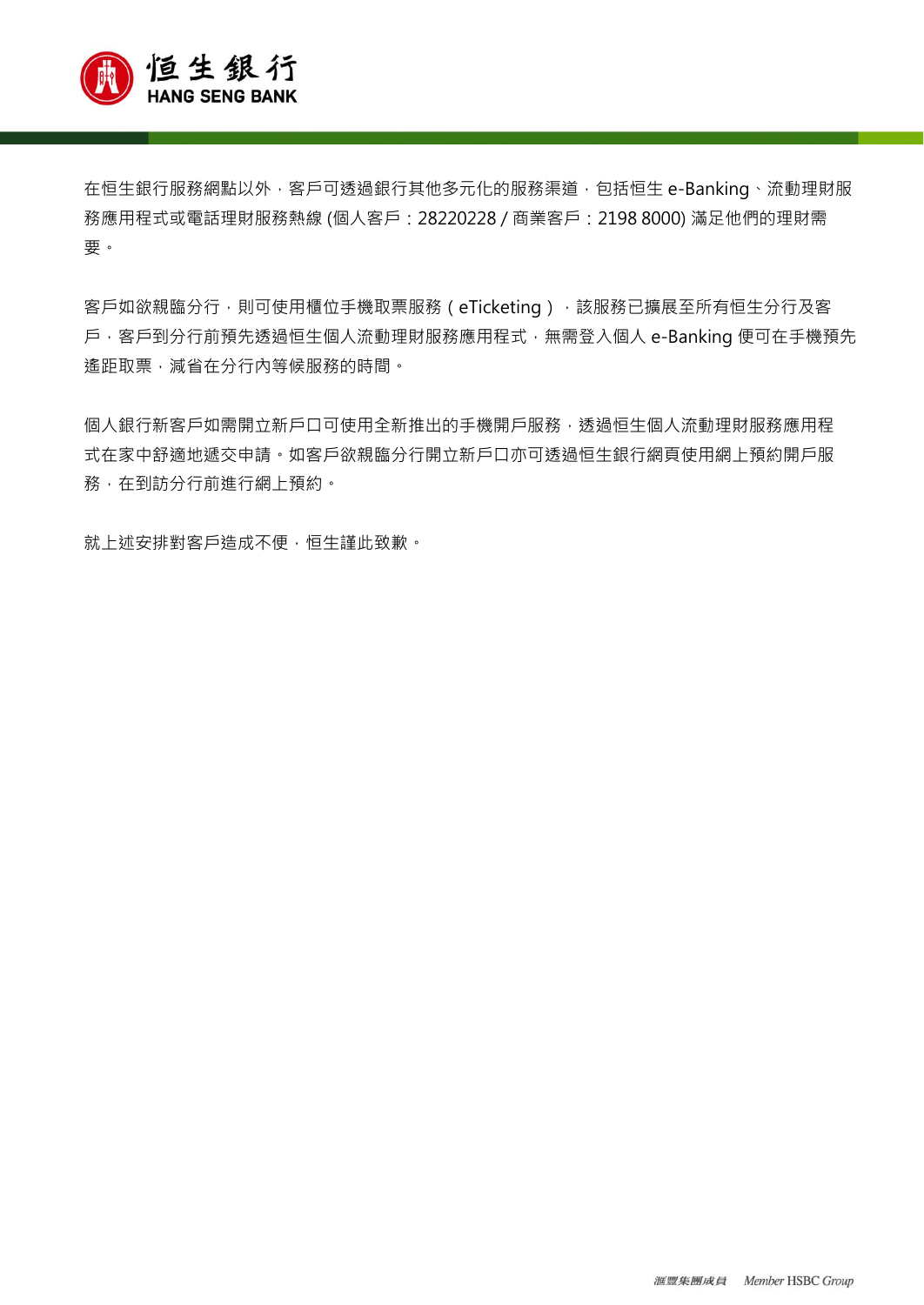

## **Hang Seng Bank Branch Service Arrangement**

In response to the latest developments in the COVID-19 situation, Hang Seng Bank outlets are temporarily closed for service from the date specified until further notice:

| <b>Temporarily</b><br>closed | <b>Branch</b>                   | <b>Address</b>    |
|------------------------------|---------------------------------|-------------------|
| From 12 Dec                  | Whampoa Estate Prestige &       | 46 Tak Man Street |
| (Saturday)                   | <b>Preferred Banking Centre</b> |                   |

Service hours for those remaining outlets have been adjusted until further notice as follows:

| <b>Service Outlets</b>         | Service hours     |                          |  |
|--------------------------------|-------------------|--------------------------|--|
| Street-level Branch            | Monday to Friday: | $9:00am - 4:30pm$        |  |
|                                | Saturday:         | $9:00am - 12:00pm$       |  |
|                                |                   |                          |  |
| University Branch              | Monday to Friday: | $9:00am - 4:30pm$        |  |
|                                |                   |                          |  |
| <b>MTR Station Office</b>      | Monday to Friday: | $10:00$ am $-4:30$ pm    |  |
|                                | Saturday:         | $10:00$ am $-12:00$ noon |  |
|                                |                   |                          |  |
| Mobile Branch                  | Monday to Friday: | $9:30$ am $-4:30$ pm     |  |
|                                |                   |                          |  |
| <b>Business Banking Centre</b> | Monday to Friday: | $9:00am - 4:30pm$        |  |
|                                |                   |                          |  |

Due to the implementation of enhanced security measures at the universities, access to university campus may be restricted to staff and students only. Customers wishing to visit university branches are encouraged to call our Customer Service Hotline at 2822 0228 in advance.

To safeguard the health and safety of customers and employees, the Bank has put in place a wide range of protective measures including more frequent deep cleaning of branch premises on top of the regular daily cleaning schedule, setting up portable acrylic screens at open banking counters, and requiring staff to wear surgical masks while on duty and reminding them to regularly wash and sanitise hands. In addition, customers entering the branch will have their temperature checked and advised to wear surgical masks. These measures will also be applied in all re-opened service outlets.